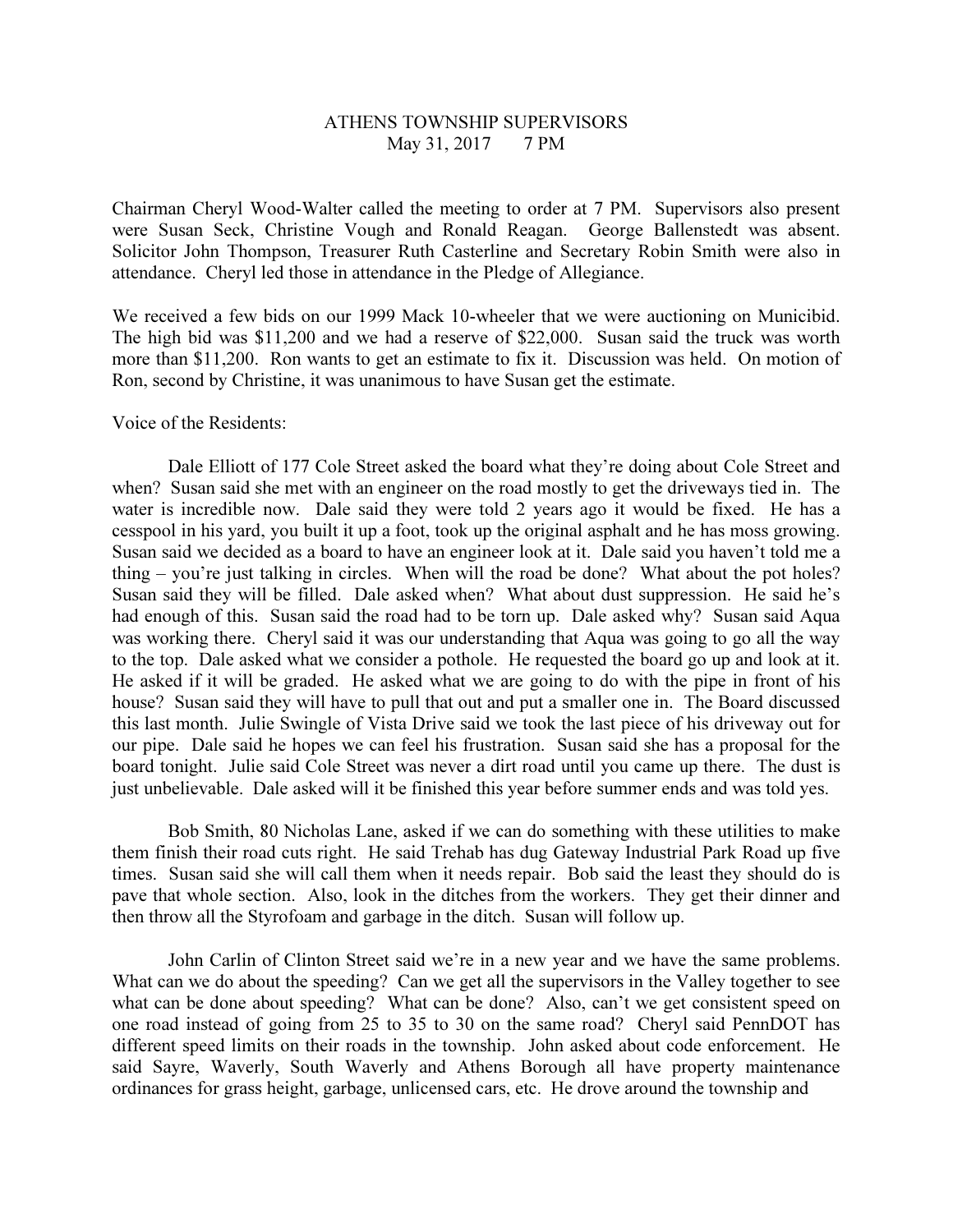Page Two Athens Township Supervisors May 31, 2017

notices on Riverside Drive we have tall grass. Sayre's limit is 6", Waverly is 10". 95% of the people keep their property up. John submitted a letter to the board.

Dan Stark of Clinton Street said the weeds are terrible around the signs on Elmira Street. They're really high. It's disgusting.

No one was present from the fire company. Robin had included information on Act 172 in the board packets regarding tax credits to volunteer first responders.

Richard Bean reported for the Parks and Recreation Commission. Spencer DeKay will be installing the flag pole at Tozer's Landing. Insinger was told it was dry enough to start and that work should be completed by June  $7<sup>th</sup>$ . Since then it has rained almost every day, so work has stopped again. The Sayre and Athens Rotary Clubs are almost ready to install the playground equipment. They received 2 quotes for the concrete pads for handicap parking. Mayo was the low bidder with a bid of \$9920. They have decided not to pursue Mustang Carriers for the damage to the Tozer's Landing sign. The electric power for the park expansion will be installed when the ground dries out. The highway department will dig a 200' long, 3-1/2' deep hole for the conduit and Barry will lay that out to the panel board. Barry will rent a small backhoe and he and the inmates will lay the wire to the pavilion. The park opened May  $13<sup>th</sup>$ . George Crowell will build the picnic tables for the 2 new pavilions. He is going to find a volunteer to help him. Bids for Phase III will be going out in June, with bid opening at the June supervisor meeting. The completion date for Phase III will be October  $31<sup>st</sup>$ .

It doesn't look like Empire access is paying us our fair share. John will look at that again.

John Carlin complained about the flags getting caught in the trees at the fire company and the Veteran's Memorial.

On motion of Ron, second by Cheryl, it was unanimous to approve, sign and execute Skip Schneider's contract for Round Top Phase III.

On motion of Ron, second by Susan, it was unanimous to pay the monthly bills as presented. A complete listing of revenues and expenditures is on file in the office of the Treasurer.

Ruth's report was reviewed. She would like to join the Government Finance Officers Assoc. (GFOA). She went to their conference this year instead of the PSATS conference and found it to be much more suited to the work she does. On motion of Christine, second by Ron, it was unanimous to allow Ruth to join GFOA at an annual fee of \$75, and to take that expenditure out of 400.420.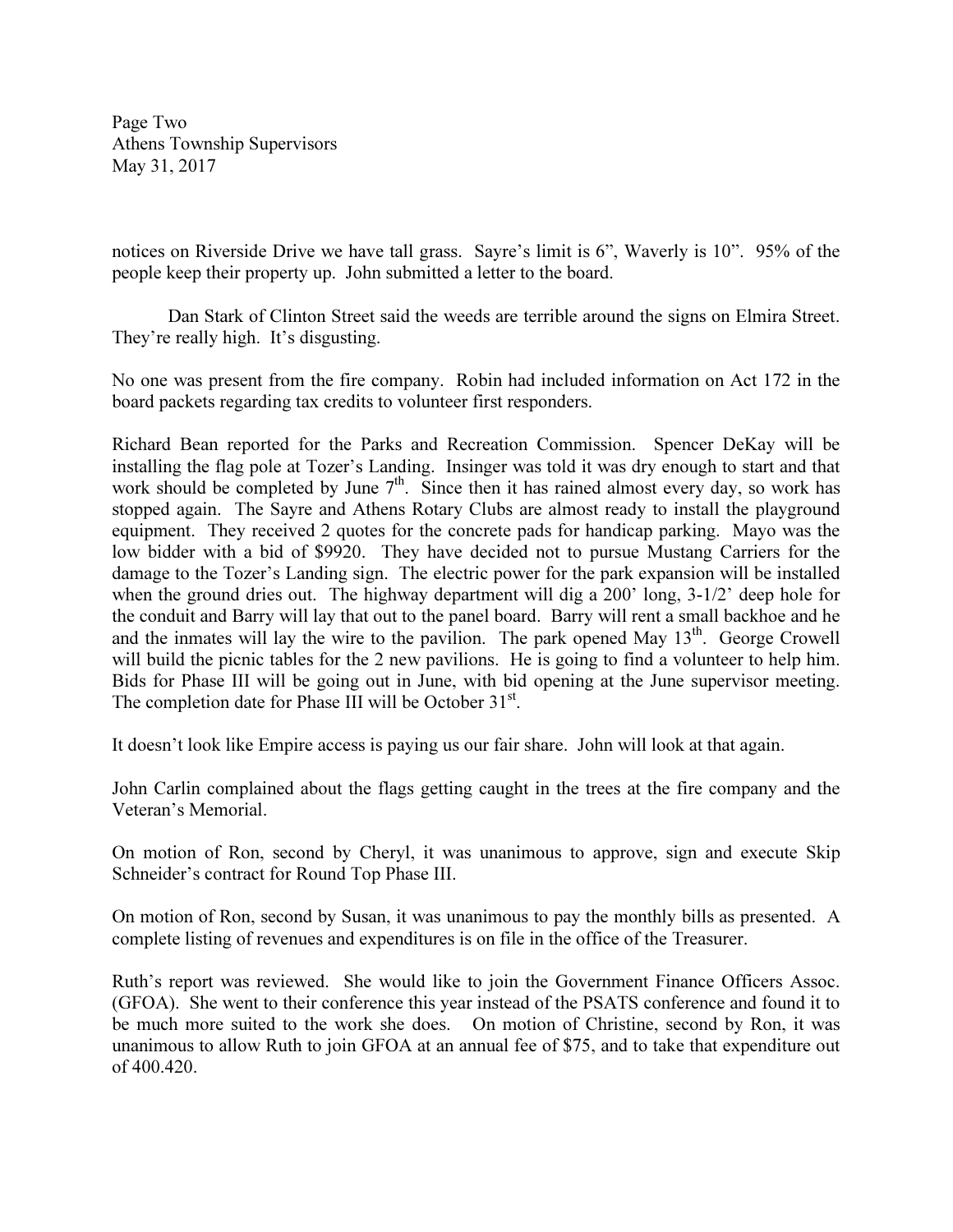Page Three Athens Township Supervisors May 31, 2017

Ruth would also like to see the supervisors purchase a Government Accounting, Auditing and Financial Reporting Book (GAAFR), which will be a useful guide for bookkeepers and auditors. It will also be an excellent resource for elected and appointed officials. The cost is \$239 for members and \$279 for non-members. On motion of Ron, second by Cheryl, it was unanimous to approve this purchase.

At one of the classes it was highly recommended that a computer solely used for accounting would be very beneficial in cutting chances of the township experiencing Cyber Crime or phishing attacks. Discussion was held. Ruth feels we need to consider this. It was also highly suggested to utilize your financial institution's fraud protection, purchasing the service of Positive Pay Protection. She would like to see us do that and will look into that more for us.

On motion of Christine, second by Susan, it was unanimous to ratify the payment of the expenditures from April  $26^{th}$  through May 31<sup>st</sup>.

On motion of Ron, second by Cheryl, it was unanimous to (as per the 2017 budget plan) transfer \$210,000 from the Act 13 Fund to General Fund and to transfer \$30,000 from General Fund to the Capital Reserve Fund.

Scot Saggiomo was present for Planning Commission and presented the Williams Toyota land development located at 2468 Elmira Street. Planning Commission recommends preliminary approval only, contingent upon resolution of the deficiencies. Tim Gourley, engineer for the project, explained the project. They are looking to expand the existing facility by building a 17,000 sq. ft. service building and installing new signs. They will have the same driveway pattern – entering from Elmira Street, going through the building, and then coming back out through the building. They are proposing more drywells to contain the water on-site. They are also splitting the project into 2 phases: Phase 1 will be the building and Phase II will be the upper pad, adding an additional 50 spaces to store inventory. Discussion was held. On motion of Ron, second by Christine, it was unanimous to grant PRELIMINARY approval only, contingent upon the resolution of the following deficiencies:

- 1) Will-serve letters needed from utilities
- 2) Information on the retaining wall in sufficient detail to make sure it complies. Need signed and sealed drawings/plans.
- 3) 82 parking spaces are needed. Plans currently show 73 spaces.
- 4) Owner's signature needed on the plans
- 5) A performance bond will be required for Phase I to ensure they finish the work if it is not completed before winter and will need to be done in the spring. This bond will be required prior to the start of Phase II.
- 6) NPDES approval needed from Bradford County Conservation District.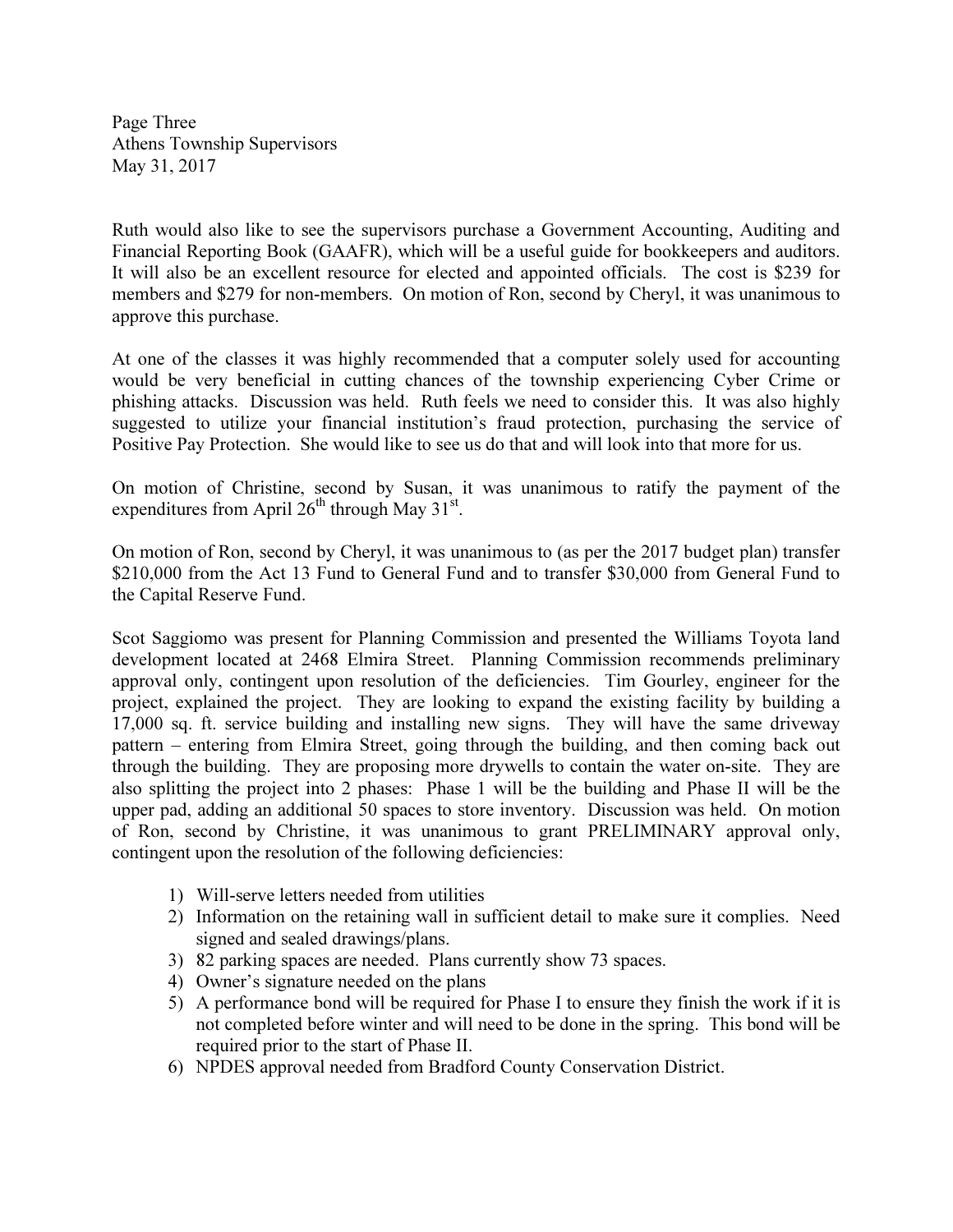Page Four Athens Township Supervisors May 31, 2017

Phase II stormwater management was discussed. The infiltration results are terrible. They are looking to discharge stormwater to 2 drywells on Elmira Street, but PennDOT is requiring the township to be co-applicant. Tim said the municipality has the opportunity to assign all the maintenance back to the applicant. John Thompson said he will work on a 'hold harmless' agreement. Robin asked what about the fact that the township is responsible for the maintenance of the storm sewers on Elmira Street? What is our responsibility for this? John said the hold harmless agreement will take care of it. Ron asked if the agreement will be recorded? He also would like to see something in writing from PennDOT that they are good with this. Will the agreement follow the property? Ron told Tim to put together the storm water plan and have Skip review it. Tim said it will be reviewed by Skip and again by PennDOT. They will tie into the back of the inlet. Ron added it's just a fact of life that they have no place to put their water. Tim said he just needs us to sign off on the application. He would like to submit Phase II to the Planning Commission next month. Scot said be sure the storm water agreement carries over to the next property owner(s). Tim said you would be able to put a lien on the property to enforce it. He wants to get the legal agreements done and get the form signed. The Board will do that at their June meeting if everything is in order. Tim hopes to have the conceptual plan for the June meeting.

On motion of Cheryl, second by Christine, it was unanimous to approve, sign and execute the lease for our storage space in the Enterprise Center in the amount of \$5,000 for July 1, 2017 through June 30, 2018.

On motion of Ron, second by Cheryl, it was unanimous to approve the Kuharchik preventive maintenance contract for our traffic signals for this year at a cost of \$650/intersection and materials at cost plus 25%.

The Hold Harmless form and the Incident Report form will be reviewed at a later time.

Ron said we have cameras in every other department except the garage. We have expensive equipment out there and he would like to see cameras installed. Cheryl said we should do it for safety reasons also. Susan said the trucks are crammed in there and it would be hard to see. Scot will come and look at it and give us some idea as to what can be done. Susan will call Scot when we have a 'full' garage.

No action was taken on the Local Government Safety webinar.

On motion of Cheryl, second by Ron, it was unanimous to proclaim June 18, 2017 as Dorothy Geiger Day in honor of her 100<sup>th</sup> birthday, and to present her with the original proclamation.